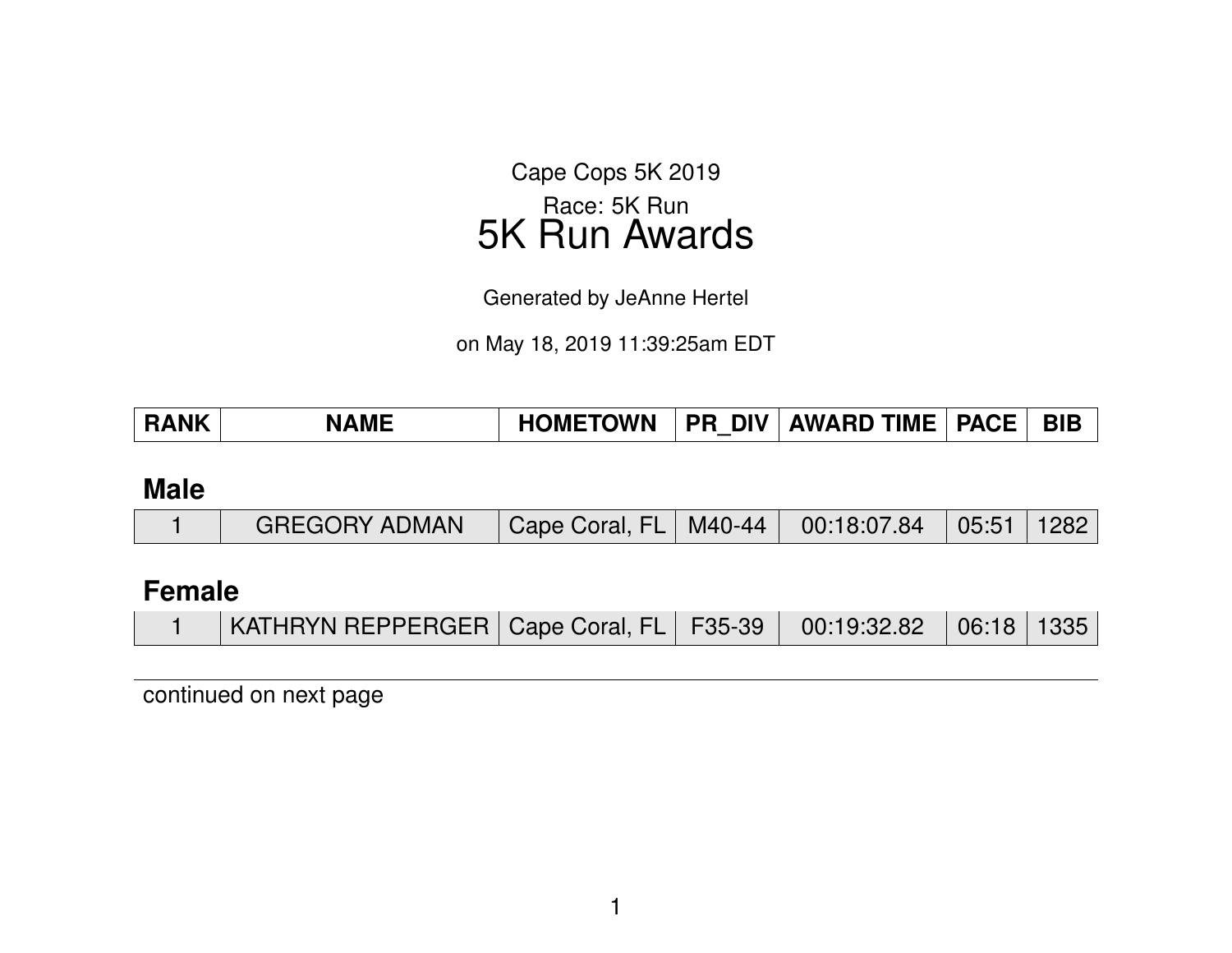| <b>RANK</b> | <b>NAME</b>           | <b>HOMETOWN</b>         | <b>PR DIV</b> | <b>AWARD TIME   PACE  </b> |                  | <b>BIB</b> |  |  |
|-------------|-----------------------|-------------------------|---------------|----------------------------|------------------|------------|--|--|
| Male master |                       |                         |               |                            |                  |            |  |  |
|             | <b>GREGORY ADMAN</b>  | Cape Coral, FL   M40-44 |               | 00:10:07.04                | <del>05:51</del> | 1282       |  |  |
|             | <b>ANTHONY SCIOLI</b> | Cape Coral, FL,         | M45-49        | 00:18:39.15                | 06:01            | 1203       |  |  |

#### **Female master**

|  | │ MANUELA LYONS │ Fort Myers, FL │ F45-49 │ 00:20:31.51 │ 06:37 │ 1245 │ |  |  |  |  |  |
|--|--------------------------------------------------------------------------|--|--|--|--|--|
|--|--------------------------------------------------------------------------|--|--|--|--|--|

#### **Male Grand Master**

|  | <b>LARRY BLACK</b> | Fort Myers, FL   M60-64   00:20:21.89   06:34   1362 |  |  |  |  |
|--|--------------------|------------------------------------------------------|--|--|--|--|
|--|--------------------|------------------------------------------------------|--|--|--|--|

#### **Female Grand Master**

|  | <b>MARION CONKLIN</b> | Estero, FL | F55-59 | $00:22:43.02$   07:20   1134 |  |  |
|--|-----------------------|------------|--------|------------------------------|--|--|
|--|-----------------------|------------|--------|------------------------------|--|--|

# **Male Senior Grand Master**

| <u>LADDV DI AQIZ</u><br><b>CANNO DEAVIL</b> |  | <u>AA.AA.A1 AA</u><br>00. <del>CU.CT.00</del> | <del>06:34</del> | 1362 |
|---------------------------------------------|--|-----------------------------------------------|------------------|------|
| FRANK VECCHIONE   Fort Myers, FL   M60-64   |  | 00:21:59.03                                   | $\perp$ 07:05    | 408  |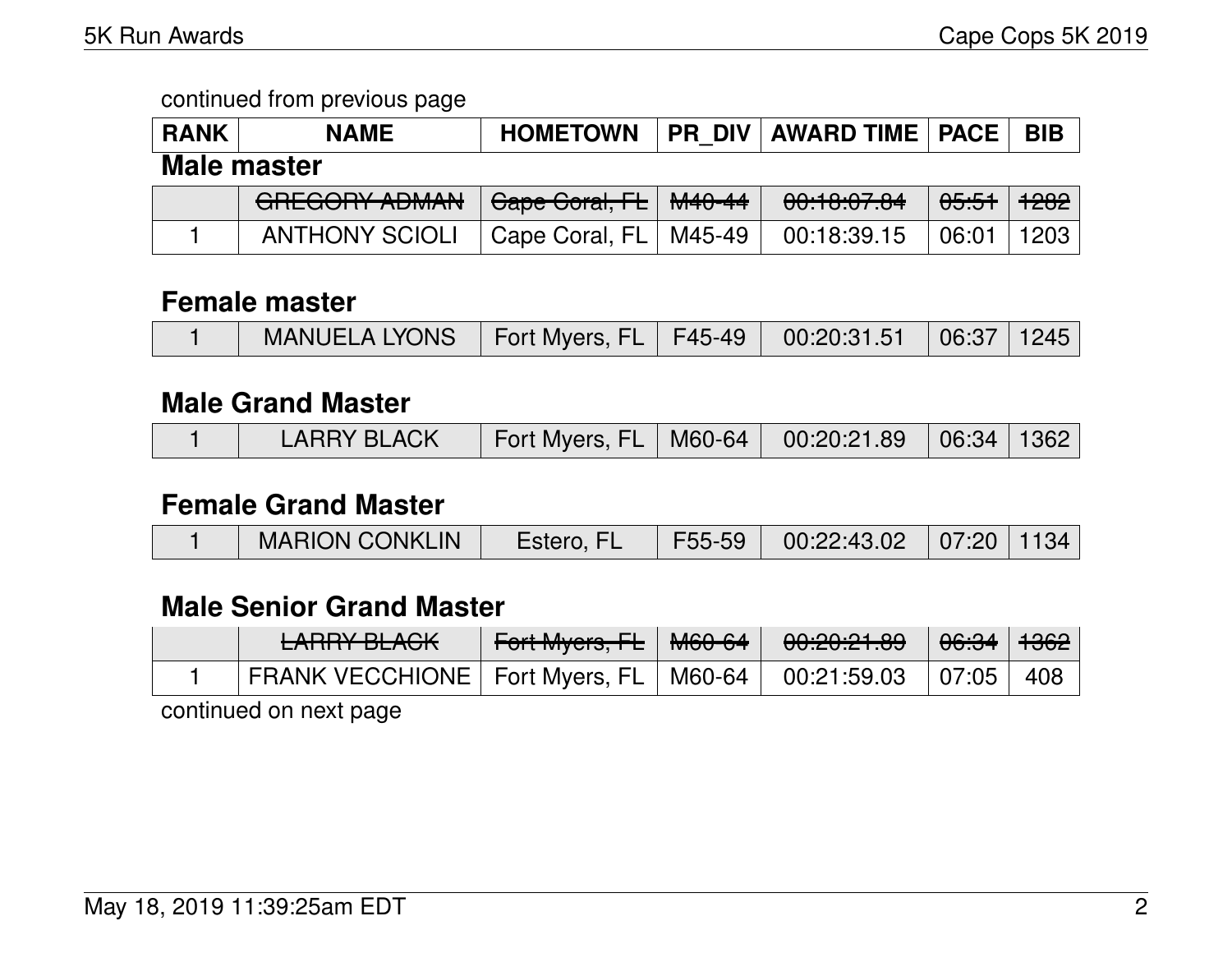| <b>RANK</b> | <b>NAME</b> | <b>HOMETOWN</b> |  | <b>PR DIV AWARD TIME PACE</b> |  | BIB |
|-------------|-------------|-----------------|--|-------------------------------|--|-----|
|-------------|-------------|-----------------|--|-------------------------------|--|-----|

# **Female Senior Grand Master**

# **M0-11**

| <b>CAMERON DESHAZO</b>  | Cape Coral, FL   | $MO-11$ | $00:23:42.05$ 07:41 1244     |            |  |
|-------------------------|------------------|---------|------------------------------|------------|--|
| RAYDEL BLANCO           | Cape Coral, FL I | M0-11   | $00:25:22.98$   08:13   1300 |            |  |
| <b>MAXWELL CLAYPOOL</b> | Fort Myers, FL   | M0-11   | 00:26:25.53                  | 08:38 1228 |  |

# **F0-11**

| CARLI MORALES-CRUZ   Fort Myers, FL |                  | $F0-11$ | 00:24:11.86                           | $\vert$ 07:50 $\vert$ 1352 $\vert$ |  |
|-------------------------------------|------------------|---------|---------------------------------------|------------------------------------|--|
| <b>CHLOE DEAN</b>                   | Cape Coral, FL I | F0-11   | $00:26:43.62$ $\mid$ 08:40 $\mid$ 301 |                                    |  |
| <b>MADISON RUTH</b>                 | Cape Coral, FL   | F0-11   | 00:29:11.30                           | $\vert$ 09:32   1208               |  |

#### **M12-15**

| <b>CADEN JAKACKI</b>   | Cape Coral, FL   M12-15   00:21:22.99   06:54   1329 |  |  |
|------------------------|------------------------------------------------------|--|--|
| continued on next page |                                                      |  |  |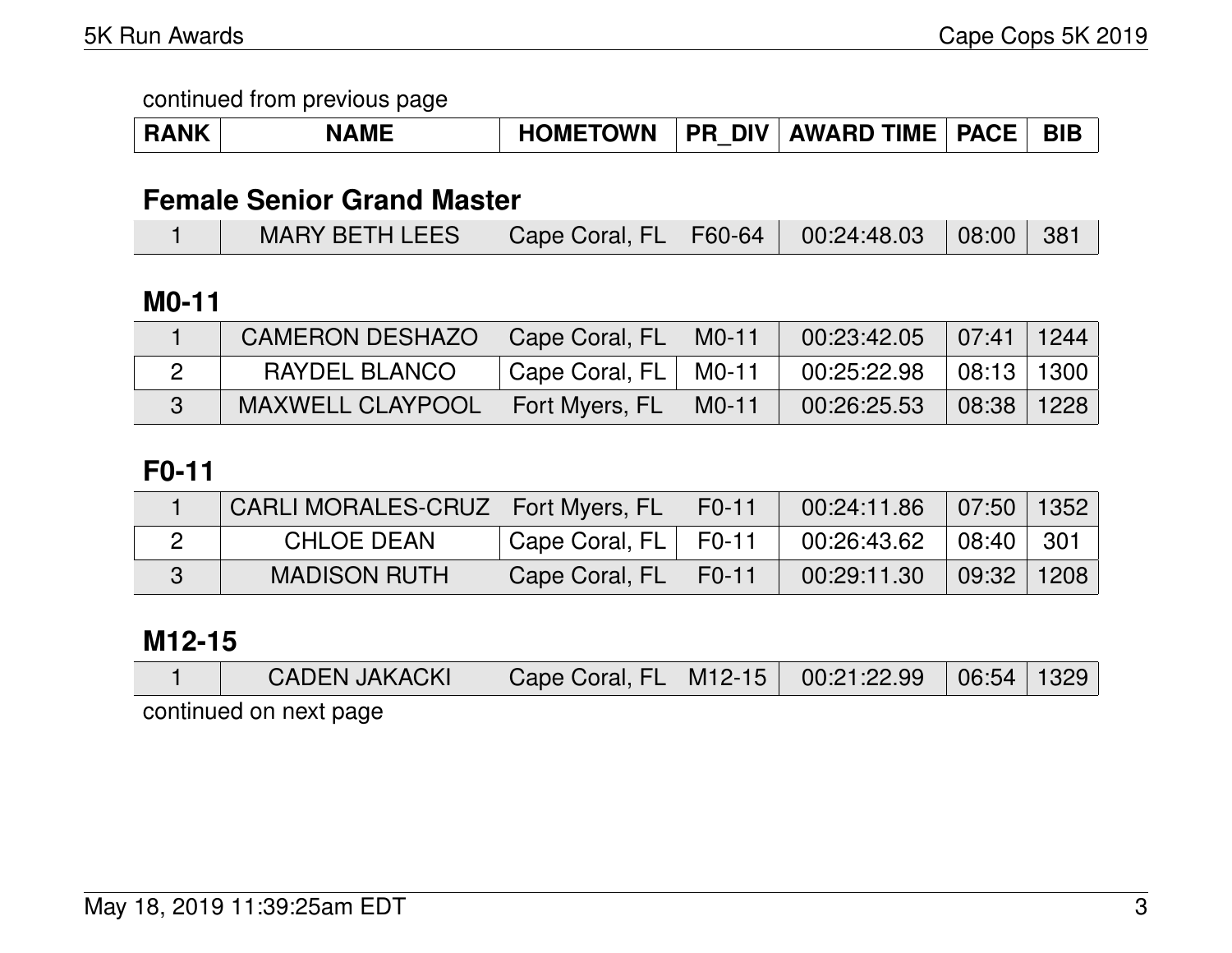| <b>RANK</b> | <b>NAME</b>         | <b>HOMETOWN</b>                       |                      | PR DIV   AWARD TIME   PACE   BIB |                                 |  |
|-------------|---------------------|---------------------------------------|----------------------|----------------------------------|---------------------------------|--|
|             | LUKE BUZZELLI       | Cape Coral, FL   M12-15   00:21:59.96 |                      |                                  | 07:08 395                       |  |
|             | <b>BRADY OKEEFE</b> | Cape Coral, FL                        | $\mid$ M12-15 $\mid$ | 00:24:50.43                      | $\mid$ 08:05 $\mid$ 1138 $\mid$ |  |

# **F12-15**

| ELLA HALE              | Cape Coral, FL   F12-15   00:24:09.52   07:48   1318 |  |  |
|------------------------|------------------------------------------------------|--|--|
| SOPHIA VIANEST         | Cape Coral, FL   F12-15   00:27:09.93   08:47   1258 |  |  |
| <b>TRINITY JAKACKI</b> | Cape Coral, FL   F12-15   00:29:10.44   09:25   637  |  |  |

# **M16-19**

|                    | Fort Myers, FL            | $\parallel$ M16-19 $\parallel$ | 00:18:55.81                               | $06:06$   1283 |  |
|--------------------|---------------------------|--------------------------------|-------------------------------------------|----------------|--|
| <b>JACK PRATOR</b> | Fort Myers, $FL$   M16-19 |                                | $00:20:46.77$ $\mid 06:42 \mid 1284 \mid$ |                |  |
| JOHN CAVANAUGH     | Lehigh Acres, FL   M16-19 |                                | $00:21:58.25$ 07:05 1309                  |                |  |

# **F16-19**

| SARAH BUZZELLI   Cape Coral, FL   F16-19   00:30:13.19   09:47   396 |                                                      |  |  |
|----------------------------------------------------------------------|------------------------------------------------------|--|--|
| <b>TARA STRIGGOW</b>                                                 | Cape Coral, FL   F16-19   00:32:12.22   10:30   1374 |  |  |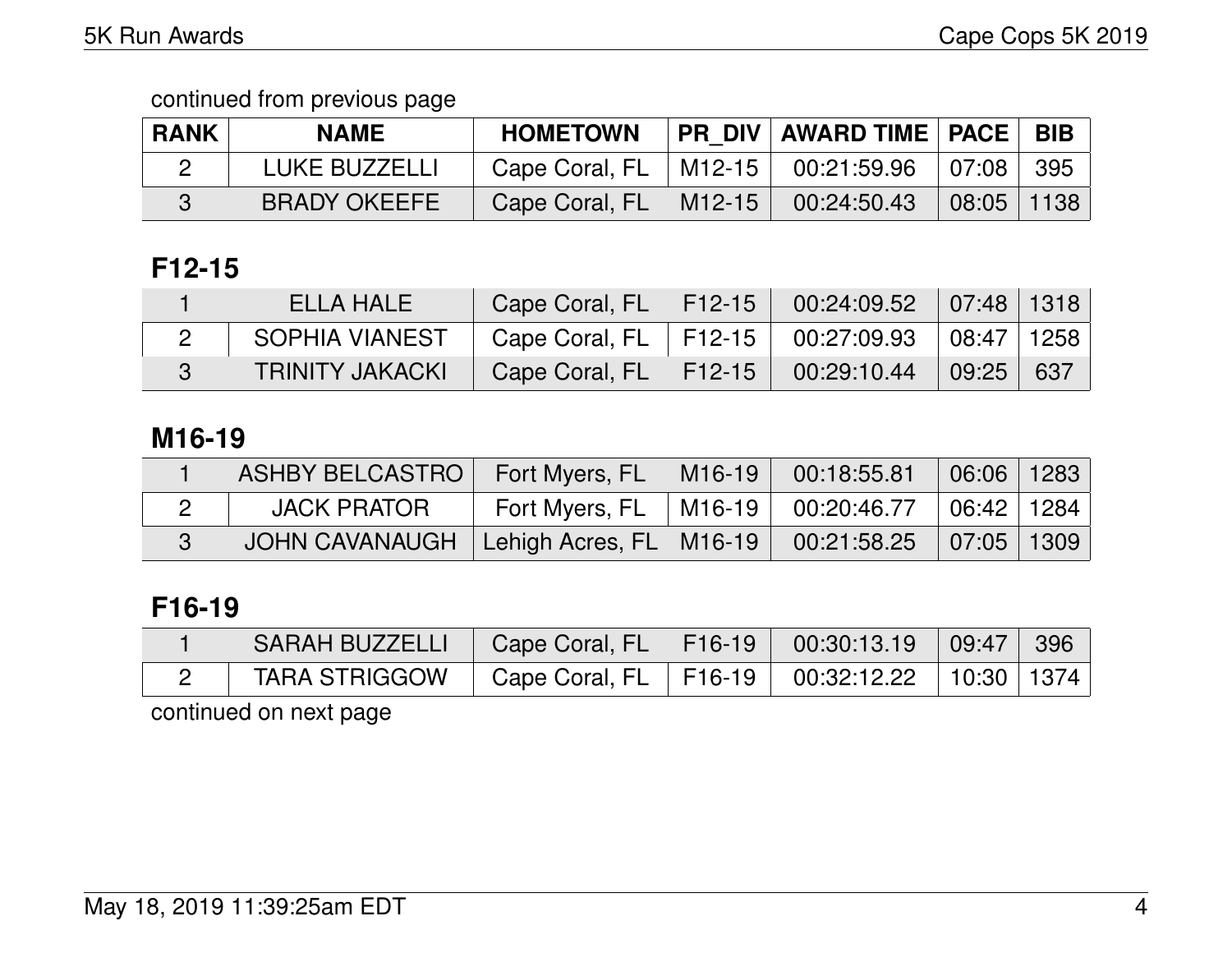| <b>RANK</b> | NAME               |                     | HOMETOWN   PR DIV   AWARD TIME   PACE | <b>BIB</b> |
|-------------|--------------------|---------------------|---------------------------------------|------------|
|             | <b>ANGELA KERR</b> | Bokeelia, FL F16-19 | $\parallel$ 00:43:53.38 14:14         | -779       |

#### **M20-24**

| ELIJAH WRIGLEY       | Tahlequah, OK   M20-24  | $00:23:31.20$ 07:43 1271 |                        |  |
|----------------------|-------------------------|--------------------------|------------------------|--|
| <b>MICHAEL SUPER</b> | Cape Coral, FL   M20-24 | 00:25:40.57              | $\vert$ 08:18   1306   |  |
| <b>TIMOTHY PEHNS</b> | Cape Coral, FL   M20-24 | 00:29:58.35              | $\bigcup$ 09:50   1373 |  |

## **F20-24**

| <b>JENNIFER NARGI</b>                      | Fort Myers, FL   F20-24 | $00:24:10.98$ 07:49 1317                                                                         |                                    |  |
|--------------------------------------------|-------------------------|--------------------------------------------------------------------------------------------------|------------------------------------|--|
| SYDNEY MATSUMOTO   Fort Myers, FL   F20-24 |                         | $\begin{array}{ c c c c c }\ \hline \text{00:27:10.43} & \text{08:47} & \text{1178} \end{array}$ |                                    |  |
| <b>ABIGAIL WRIGLEY</b>                     | Tahlequah, OK   F20-24  | 00:26:57.36                                                                                      | $\vert$ 08:50 $\vert$ 1211 $\vert$ |  |

## **M25-29**

| <b>RYAN SONGER</b>    | Cape Coral, FL   M25-29   | 00:20:37.84 | 06:39     | 378  |
|-----------------------|---------------------------|-------------|-----------|------|
| <b>KEVIN JORDAN</b>   | Fort Myers, FL   M25-29 , | 00:20:59.28 | 06:46 332 |      |
| <b>NICK ABERNATHY</b> | Cape Coral, FL   M25-29   | 00:21:19.26 | 06:52     | -303 |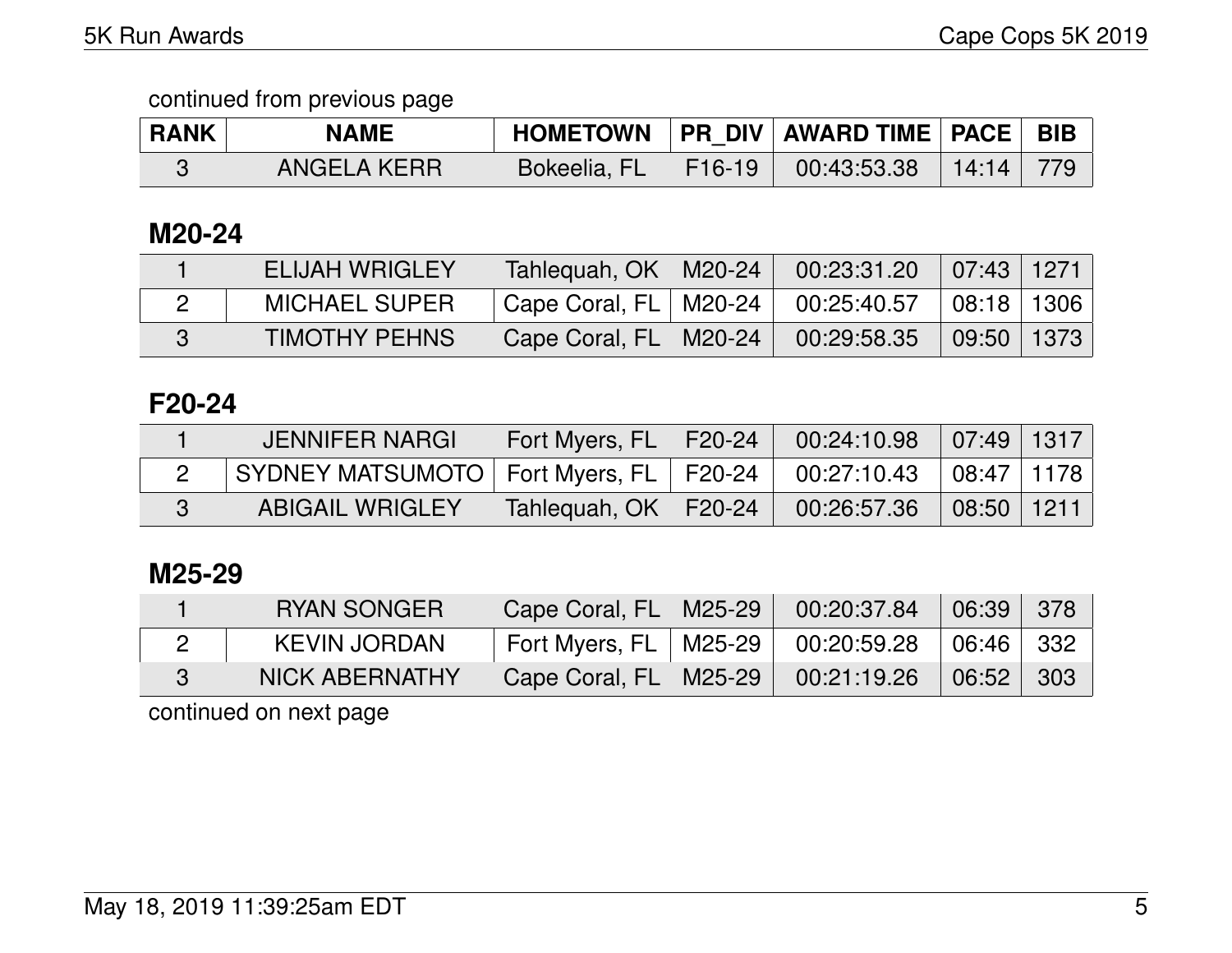| <b>RANK</b> | <b>NAME</b> | <b>HOMETOWN</b> | <b>DIV</b><br>PR | <b>TIME</b><br><b>AWARD</b> | <b>PACE</b> | <b>BIE</b> |
|-------------|-------------|-----------------|------------------|-----------------------------|-------------|------------|
|-------------|-------------|-----------------|------------------|-----------------------------|-------------|------------|

## **F25-29**

| <b>BRIA THAMARUS</b> | Naples, FL     | F <sub>25</sub> -29 | 00:23:29.41               | 07:37                       |  |
|----------------------|----------------|---------------------|---------------------------|-----------------------------|--|
| <b>HALEY EMERSON</b> | Fort Myers, FL | F25-29              | $00:23:24.01$ $07:41$ 440 |                             |  |
| <b>KAREN AMBROSE</b> | Cape Coral, FL | F25-29              | 00:24:15.67               | $\mid 07:51 \mid 1192 \mid$ |  |

# **M30-34**

| <b>JOSHUA DORSEY</b> | Fort Myers, FL | M30-34 | 00:20:01.96 | 06:27        | 418             |
|----------------------|----------------|--------|-------------|--------------|-----------------|
| <b>SEAN PHAM</b>     | Fort Myers, FL | M30-34 | 00:20:31.58 | 06:37   1212 |                 |
| <b>BRIAN BAINTON</b> | Cape Coral, FL | M30-34 | 00:22:25.87 | 07:14        | $\frac{1}{379}$ |

# **F30-34**

| <b>SARA BREAULT</b>                          | Bonita Springs, FL   F30-34 |                | 00:21:18.80                                        | 06:52   411         |  |
|----------------------------------------------|-----------------------------|----------------|----------------------------------------------------|---------------------|--|
| <b>CRISSY MCCAIN</b>                         | Cape Coral, FL              | $\vert$ F30-34 | 00:21:28.99                                        | $\mid$ 06:58   1285 |  |
| BEGÃIJM VERGÃIJL   Lehigh Acres, FL   F30-34 |                             |                | $\mid$ 00:24:11.08 $\mid$ 07:48 $\mid$ 1177 $\mid$ |                     |  |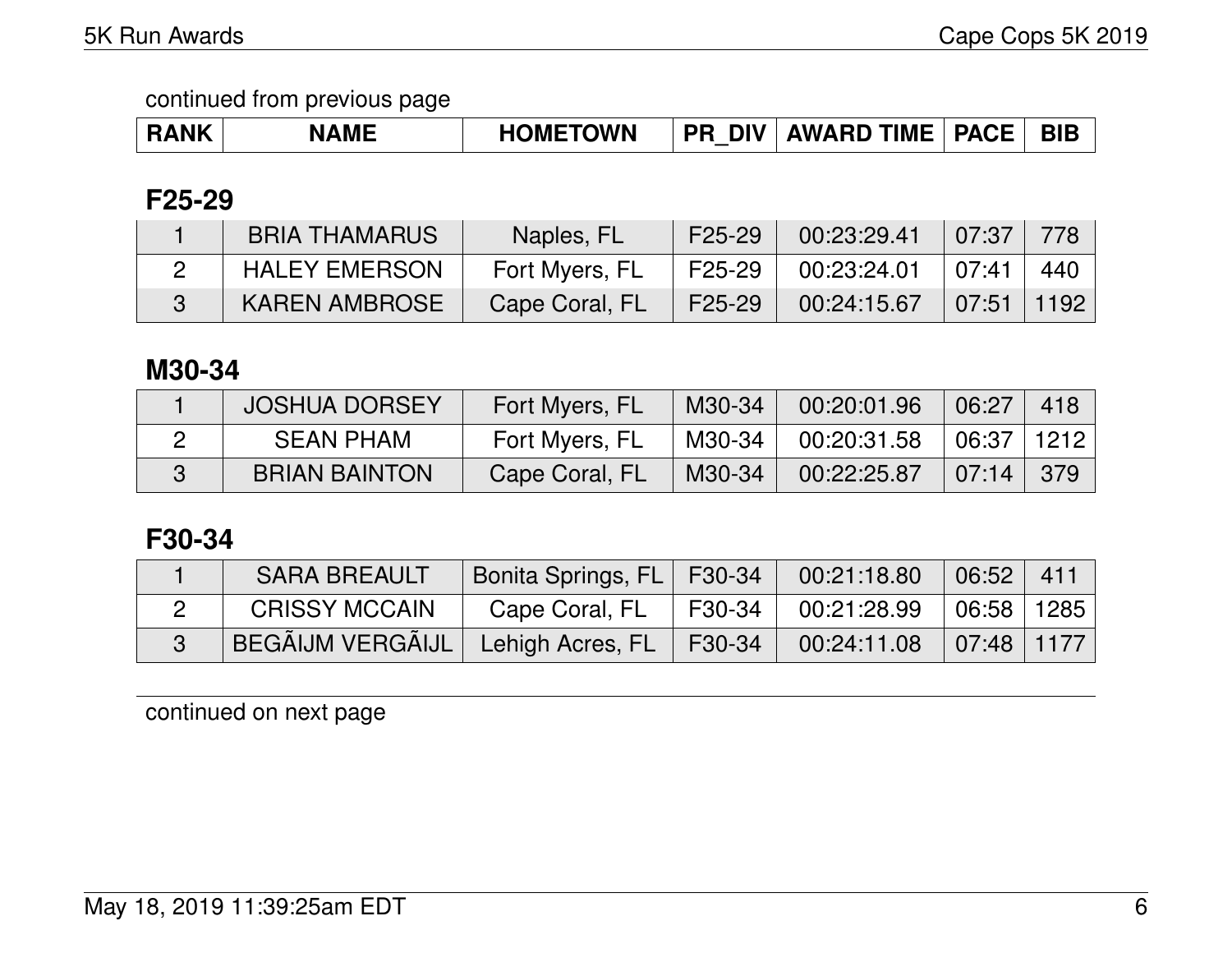| <b>RANK</b> | <b>NAME</b>          | <b>HOMETOWN</b>  | <b>PR DIV</b> | <b>AWARD TIME   PACE</b> |       | <b>BIB</b> |
|-------------|----------------------|------------------|---------------|--------------------------|-------|------------|
| M35-39      |                      |                  |               |                          |       |            |
|             | <b>CLARK TEMPLE</b>  | Fort Myers, FL   | M35-39        | 00:19:44.21              | 06:22 | 1343       |
| 2           | <b>ERNST EXUME</b>   | Lehigh Acres, FL | M35-39        | 00:23:29.77              | 07:35 | 445        |
| 3           | <b>JEREMY NILAND</b> | Cape Coral, FL   | M35-39        | 00:24:51.82              | 08:03 | 421        |

### **F35-39**

| KATHRYN REPPERGER       | Cape Coral, FL       | <del>F35-39</del> | 00:19:32.82 | <del>06:18</del> | <del>1335</del> |
|-------------------------|----------------------|-------------------|-------------|------------------|-----------------|
| <b>JACKIE LEMM</b>      | Cape Coral, FL       | F35-39            | 00:26:23.90 | 08:31            | 400             |
| <b>JANET MCNAUGHTON</b> | Fort Myers, FL       | F35-39            | 00:25:58.74 | 08:35            | 1188            |
| <b>CARISSA PEARCE</b>   | North Fort Myers, FL | F35-39            | 00:27:00.18 | 08:44            | 313             |

# **M40-44**

| CDECODY ADMANI<br><del>UNLUUNT ADIWAN</del> | Gape Goral, FL | <del>M40-44</del> | 00:10:07.04 | <del>05:51</del> | <del>1282</del> |
|---------------------------------------------|----------------|-------------------|-------------|------------------|-----------------|
| <b>WISNICK BEAUPLAN</b>                     | Fort Myers, FL | M40-44            | 00:18:46.92 | 06:03            | 434             |
| <b>MARK AMATO</b>                           | Cape Coral, FL | M40-44            | 00:19:20.42 | 06:14            | 514             |
| <b>MICHAEL AHLBORN</b>                      | Cape Coral, FL | M40-44            | 00:20:40.77 | 06:40            | 1326            |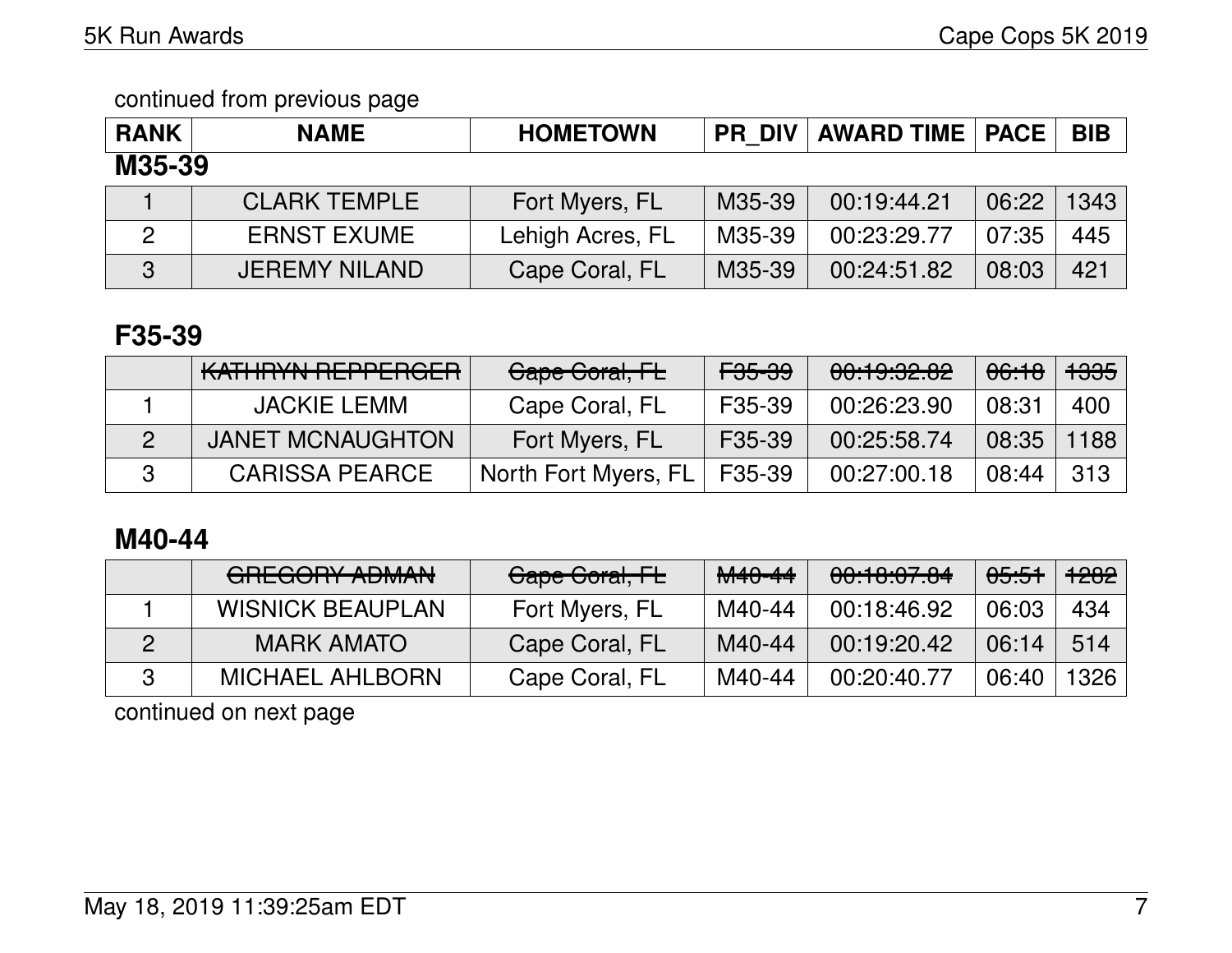| <b>RANK</b> | <b>NAME</b> |  |  | HOMETOWN   PR DIV   AWARD TIME   PACE   BIB |  |  |
|-------------|-------------|--|--|---------------------------------------------|--|--|
|-------------|-------------|--|--|---------------------------------------------|--|--|

### **F40-44**

| <b>MIRIAM KELLER</b>                     | Fort Myers, FL   F40-44   00:24:59.93   08:08   321  |                                                                                          |  |
|------------------------------------------|------------------------------------------------------|------------------------------------------------------------------------------------------|--|
| AMBER MAZZOLA                            | Fort Myers, FL   F40-44   00:25:27.24   08:15   1279 |                                                                                          |  |
| KELLEY HAMMOND   Cape Coral, FL   F40-44 |                                                      | $\begin{array}{ c c c c c c c c } \hline 00:27:22.17 & 08:50 & 357 \ \hline \end{array}$ |  |

#### **M45-49**

| ANTHONY SCIOLI        | Cape Coral, FL   M45-49 |        | 00:10:39.15 | <del>06:01</del> |      |
|-----------------------|-------------------------|--------|-------------|------------------|------|
| <b>JEFF EAST</b>      | Fort Myers, FL          | M45-49 | 00:18:47.85 | 06:04            | 1367 |
| <b>JEFF KARAU</b>     | Cape Coral, FL          | M45-49 | 00:23:37.06 | 07:38            | 1265 |
| <b>JAMES KASERMAN</b> | Fort Myers, FL          | M45-49 | 00:25:13.64 | 08:10            | 1304 |

# **F45-49**

| MANILIEL A IVONIO<br><b>MANULLA LIUNU</b> | Fort Myers, $F_{\text{L}}$   $F_{45-49}$ | 00:20:31.51 | <del>06:37</del> 1 <del>245</del> |        |
|-------------------------------------------|------------------------------------------|-------------|-----------------------------------|--------|
| RENEE SHEPPARD   Cape Coral, FL   F45-49  |                                          | 00:24:15.68 | $\vert 07:49 \vert$               | ' 361∶ |
| TRISHA TRYKA                              | Fort Myers, $FL$   $F45-49$              | 00:24:20.66 | 07:51                             | - 317  |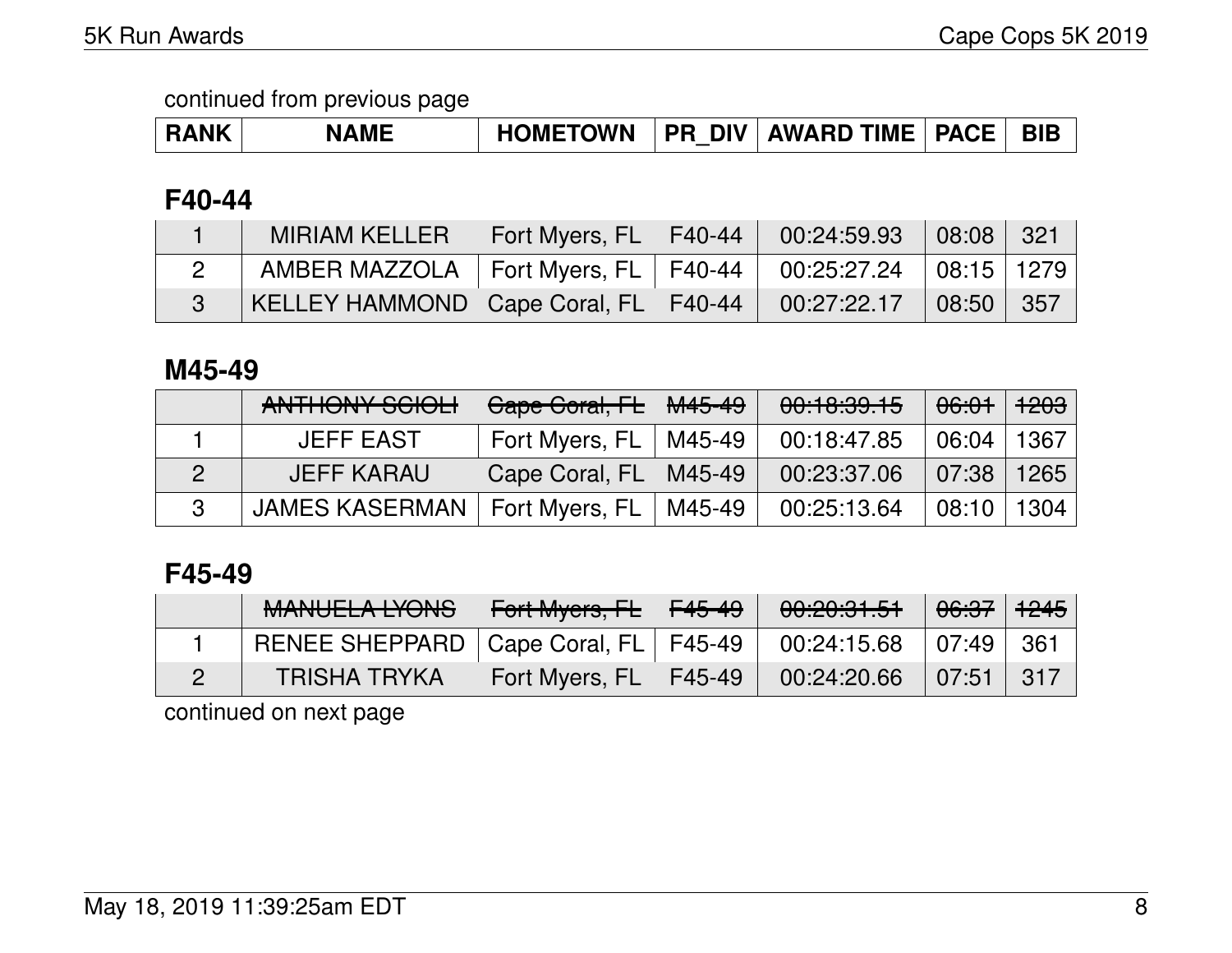| <b>RANK</b> | <b>NAME</b>  |                           | HOMETOWN   PR DIV   AWARD TIME   PACE   BIB |                           |  |
|-------------|--------------|---------------------------|---------------------------------------------|---------------------------|--|
|             | LORI NIELSEN | Cape Coral, $FL$   F45-49 | 100:26:22.91                                | $\vert$ 08:35 $\vert$ 329 |  |

## **M50-54**

| <b>MIKE SHEPPARD</b> | Cape Coral, FL   M50-54   00:21:53.64   07:03   1313 |  |  |
|----------------------|------------------------------------------------------|--|--|
| DEAN TRAIGER         | Cape Coral, FL   M50-54   00:24:02.17   07:45   376  |  |  |
| <b>STEPHEN WEBB</b>  | Fort Myers, FL   M50-54   00:24:07.66   07:46   1275 |  |  |

### **F50-54**

| <b>LISA ROETH</b>                                                      | Fort Myers, FL   F50-54 | $\downarrow$ 00:23:58.11 07:43 |                     | 420           |
|------------------------------------------------------------------------|-------------------------|--------------------------------|---------------------|---------------|
| LAURIE MANSFIELD   Cape Coral, FL   F50-54   00:26:15.70   08:28   428 |                         |                                |                     |               |
| WENDY KING                                                             | Cape Coral, FL   F50-54 | 00:28:01.66                    | $\mid$ 09:02 $\mid$ | $ 999\rangle$ |

## **M55-59**

| <b>TONY BURKETT</b> | Cape Coral, FL   M55-59   00:21:47.20   07:01   1348 |  |  |
|---------------------|------------------------------------------------------|--|--|
| CHARLIE MOORE       | 「Fort Myers, FL   M55-59   00:21:47.29   07:01   447 |  |  |
| <b>RICK BURRIS</b>  | Cape Coral, FL   M55-59   00:23:19.98   07:31   384  |  |  |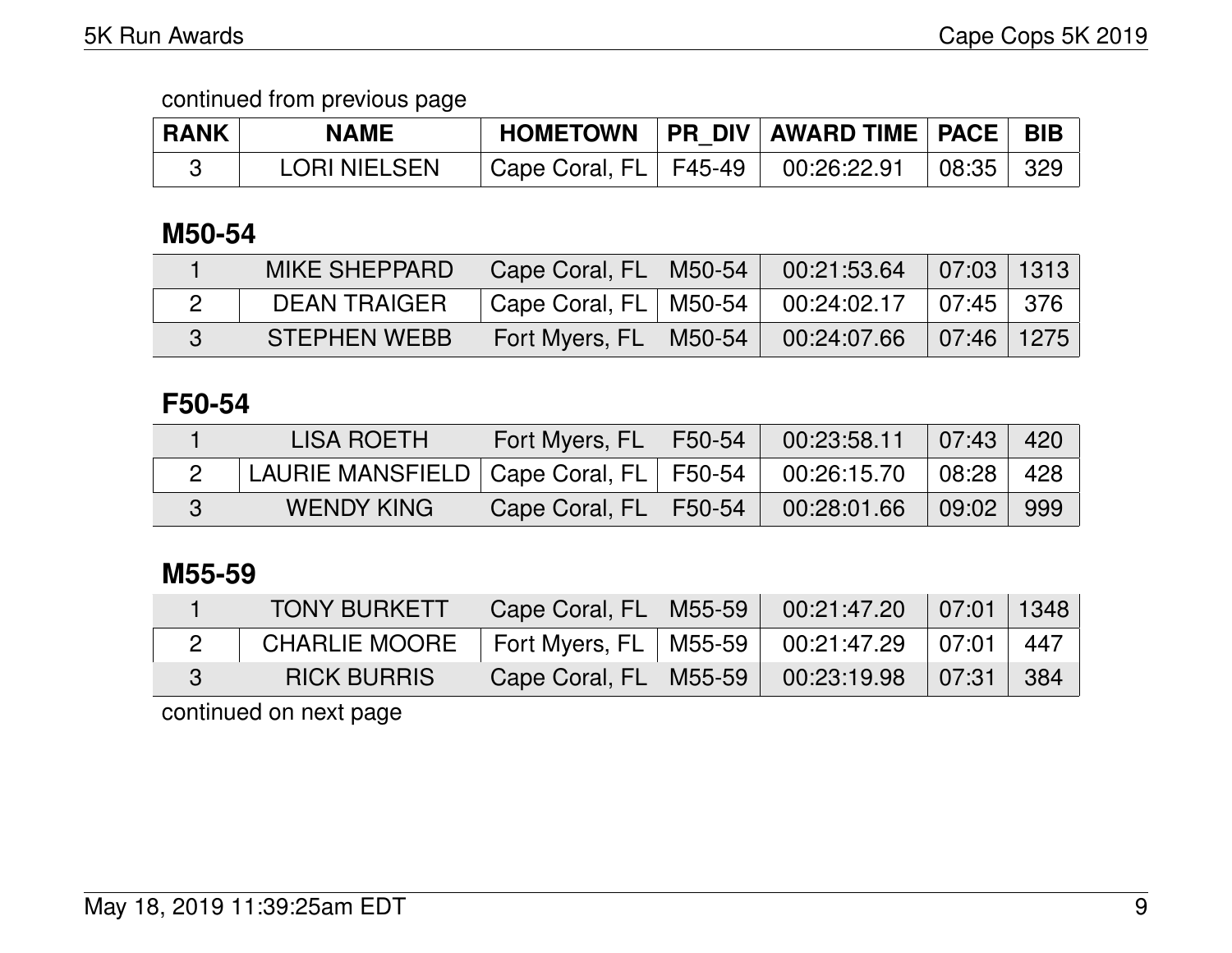| ۱ME<br><b>RANK</b> | <b>HOMETOWN</b> |  | <b>PR DIV AWARD TIME</b> | <b>PACE</b> | <b>BIE</b> |
|--------------------|-----------------|--|--------------------------|-------------|------------|
|--------------------|-----------------|--|--------------------------|-------------|------------|

#### **F55-59**

| MADIONI CONIIZI INI<br><b>MALUVIN VUNINEIN</b>  | Estero <del>, FL</del> | <del>F55-59</del> | 00:22:43.02 | <del>07:19</del>   <del>1134</del> |      |
|-------------------------------------------------|------------------------|-------------------|-------------|------------------------------------|------|
| JANA CASSADAY-MADARA                            | Fort Myers, FL         | F55-59            | 00:25:14.88 | 08:08                              | 1132 |
| <b>MARNIE KELLER</b>                            | Cape Coral, FL F55-59  |                   | 00:26:29.86 | 08:32                              | 339  |
| LINDA SETHARES-CARUSO   Cape Coral, FL   F55-59 |                        |                   | 00:26:45.94 | 08:37                              | 337  |

# **M60-64**

|   | <b>LARRY BLACK</b>     | <del>Fort Myers, FL</del> | <del>M60-64</del> | 00:20:21.89                   | <del>06:34</del> | 1362 |
|---|------------------------|---------------------------|-------------------|-------------------------------|------------------|------|
|   | <b>FRANK VECCHIONE</b> | Fort Myers, FL            | M60-64            | 0.01500<br><u>UU.CT.JJ.UJ</u> | <del>07:05</del> | 408  |
|   | <b>STEPHEN EMERSON</b> | Fort Myers, FL            | M60-64            | 00:26:25.99                   | 08:31            | 439  |
|   | <b>MARK LATHAM</b>     | Cape Coral, FL            | M60-64            | 00:26:28.08                   | 08:32            | 796  |
| 3 | <b>ED QUILTER</b>      | Cape Coral, FL            | M60-64            | 00:28:30.18                   | 09:11            | 387  |

#### **F60-64**

| MANDVDTTIIITTO<br><b>MANI DEMILECO</b> | $Caas$ $Caus$ $L$<br><b>Uape Curai, TE</b> | $\Gamma$ $\cap$ $\cap$ $\Lambda$<br>$T\sigma\sigma\tau\sigma\tau$ | $0.0.0411000$<br><del>uu.zh.hu.uu</del> | 07.JJ | $381$ |
|----------------------------------------|--------------------------------------------|-------------------------------------------------------------------|-----------------------------------------|-------|-------|
| continued on next page                 |                                            |                                                                   |                                         |       |       |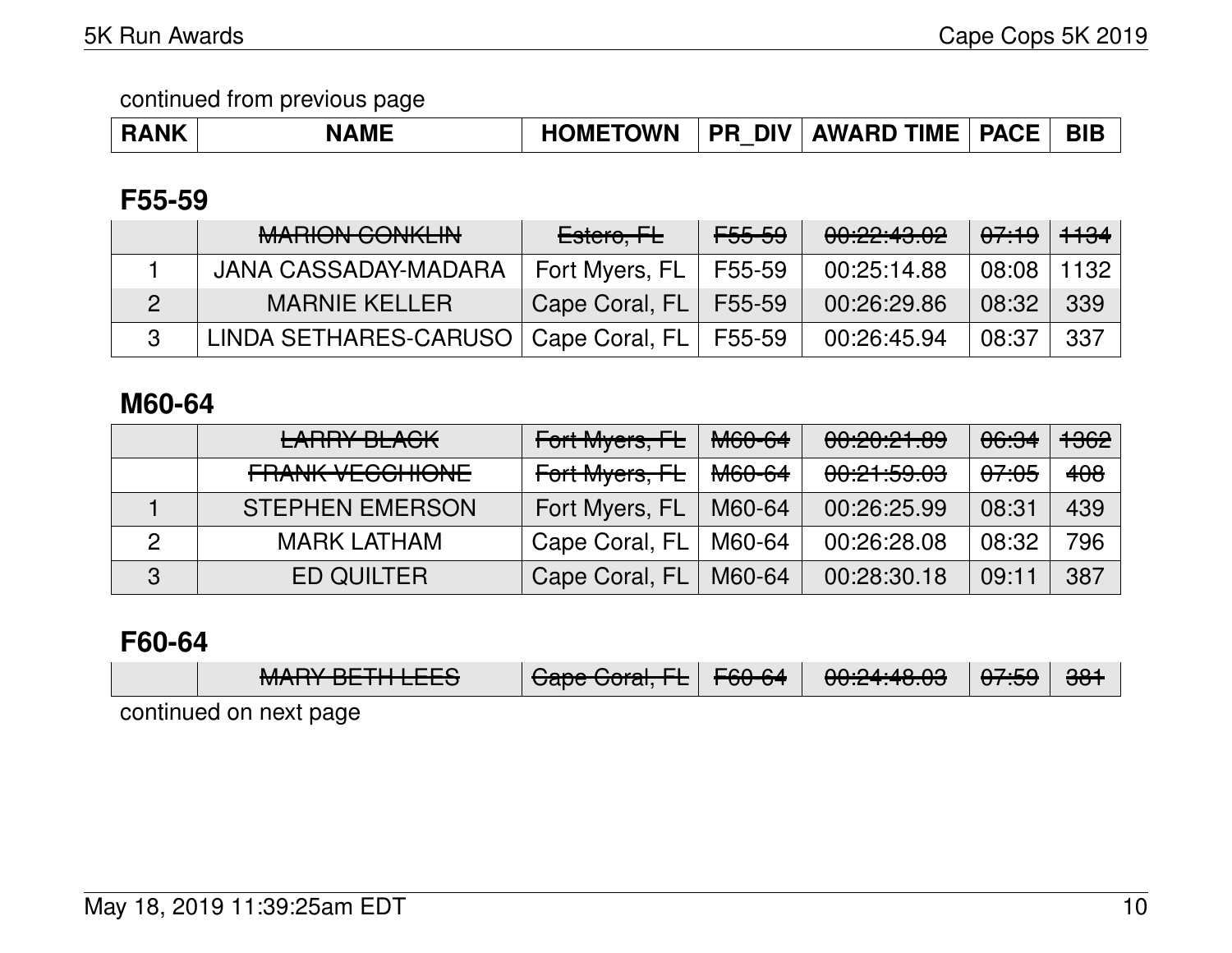| <b>RANK</b> | <b>NAME</b>              | <b>HOMETOWN</b>  |        | <b>PR DIV AWARD TIME PACE</b> |              | <b>BIB</b> |
|-------------|--------------------------|------------------|--------|-------------------------------|--------------|------------|
|             | <b>FRANCINE GOLDEN</b>   | Lehigh Acres, FL | F60-64 | 00:28:02.57                   | 09:02        | 782        |
|             | <b>BETTY JO FERGUSON</b> | Cape Coral, FL   | F60-64 | 00:33:35.19                   | 10:49        | 1383       |
|             | <b>DONNA COLEMAN</b>     | Cape Coral, FL   | F60-64 | 00:36:28.21                   | 11:45   1185 |            |

# **M65-69**

| <b>JOHN BATES</b>       | Captiva, FL    | M65-69 | 00:24:22.35 | $\sqrt{07:51}$ | 1375 |
|-------------------------|----------------|--------|-------------|----------------|------|
| JOHN W. SPOTTS          | Cape Coral, FL | M65-69 | 00:28:04.83 | 09:03          | 792  |
| <b>RICHARD ALIPERTI</b> | Cape Coral, FL | M65-69 | 00:33:12.46 | $10:42$   1219 |      |

## **F65-69**

| <b>SANDRA ERICKSON</b> | Fort Myers, FL | F65-69 | 00:39:15.57 | 12:39        | 800 |
|------------------------|----------------|--------|-------------|--------------|-----|
| MARY LEWIS             | Fort Myers, FL | F65-69 | 00:40:42.80 | 13:07 315    |     |
| <b>JONI MALLMANN</b>   | Cape Coral, FL | F65-69 | 00:48:46.32 | 15:42   1315 |     |

# **M70-74**

| <b>TOM CONTI</b>       | FL<br>Cape Coral, | M70-74 | 00:35:45.41 |  |
|------------------------|-------------------|--------|-------------|--|
| continued on novt nono |                   |        |             |  |